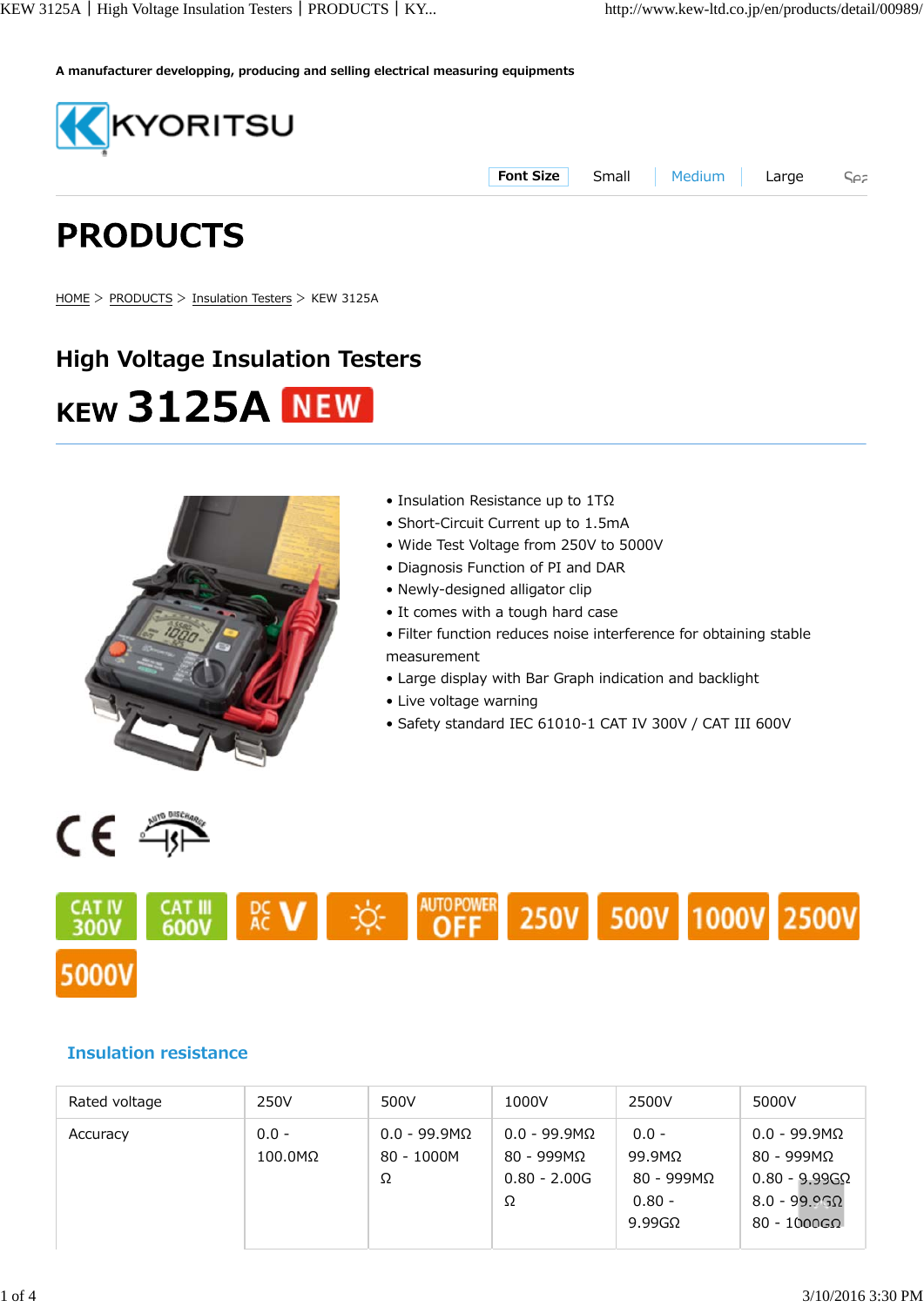|                       |          |                    |              |             | $8.0 -$<br>$100.0G\Omega$ |                                                         |
|-----------------------|----------|--------------------|--------------|-------------|---------------------------|---------------------------------------------------------|
|                       |          | ±5%rdg±3dgt        | ±5%rdg±3dgt  | ±5%rdg±3dgt | ±5%rdg±3dgt               | ±5%rdg±3dgt<br>$±20\%$ rdg<br>$(100G\Omega or$<br>more) |
| Short circuit current |          | 1.5mA              |              |             |                           |                                                         |
| Output<br>voltage     |          |                    |              |             |                           |                                                         |
|                       | Accuracy | ±10%               | $-10 - +20%$ | $0 - +20%$  |                           |                                                         |
|                       | Monitor  | $±10\%$ rdg $±20V$ |              |             |                           |                                                         |

#### **Voltage measurement**

| Measuring range | AC: 30 - 600V (50/60Hz), DC: $\pm 30$ - $\pm 600$ V |
|-----------------|-----------------------------------------------------|
| Accuracy        | ±2%rdg±3dgt                                         |

#### **General**

| Applicable standards | IEC 61010-1, 61010-2-030 CAT IV 300V / CAT III 600V Pollution degree 2,<br>IEC 61010-031, IEC 61326-1, 2-2                                                                                                       |
|----------------------|------------------------------------------------------------------------------------------------------------------------------------------------------------------------------------------------------------------|
| Power source         | $DC12V : LR14/R14 \times 8pcs$                                                                                                                                                                                   |
| <b>Dimensions</b>    | 177 (L) $\times$ 226 (W) $\times$ 100 (D) mm<br>300 (L) $\times$ 315 (W) $\times$ 125 (D) mm (Hard case)                                                                                                         |
| Weight               | 3125A: 1.9kg approx. (including batteries)<br>4kg approx. (including accessories)                                                                                                                                |
| Included Accessories | 7165A (Line probe: 3m), 7264 (Earth cord: 3m), 7265 (Guard cord: 3m),<br>8019 (Hook type prod), 9180 (3025A Hard case), 9181 (3125A Hard case),<br>LR14 (Alkaline battery size C) $\times$ 8, Instruction manual |
| Optional Accessories | 7168A (Line probe with alligator clip: 3m),<br>7253 (Longer line probe with alligator clip: 15m),<br>8302 (Adaptor for recorder)                                                                                 |

#### **Accessories/Optional Accessories /Related Products**

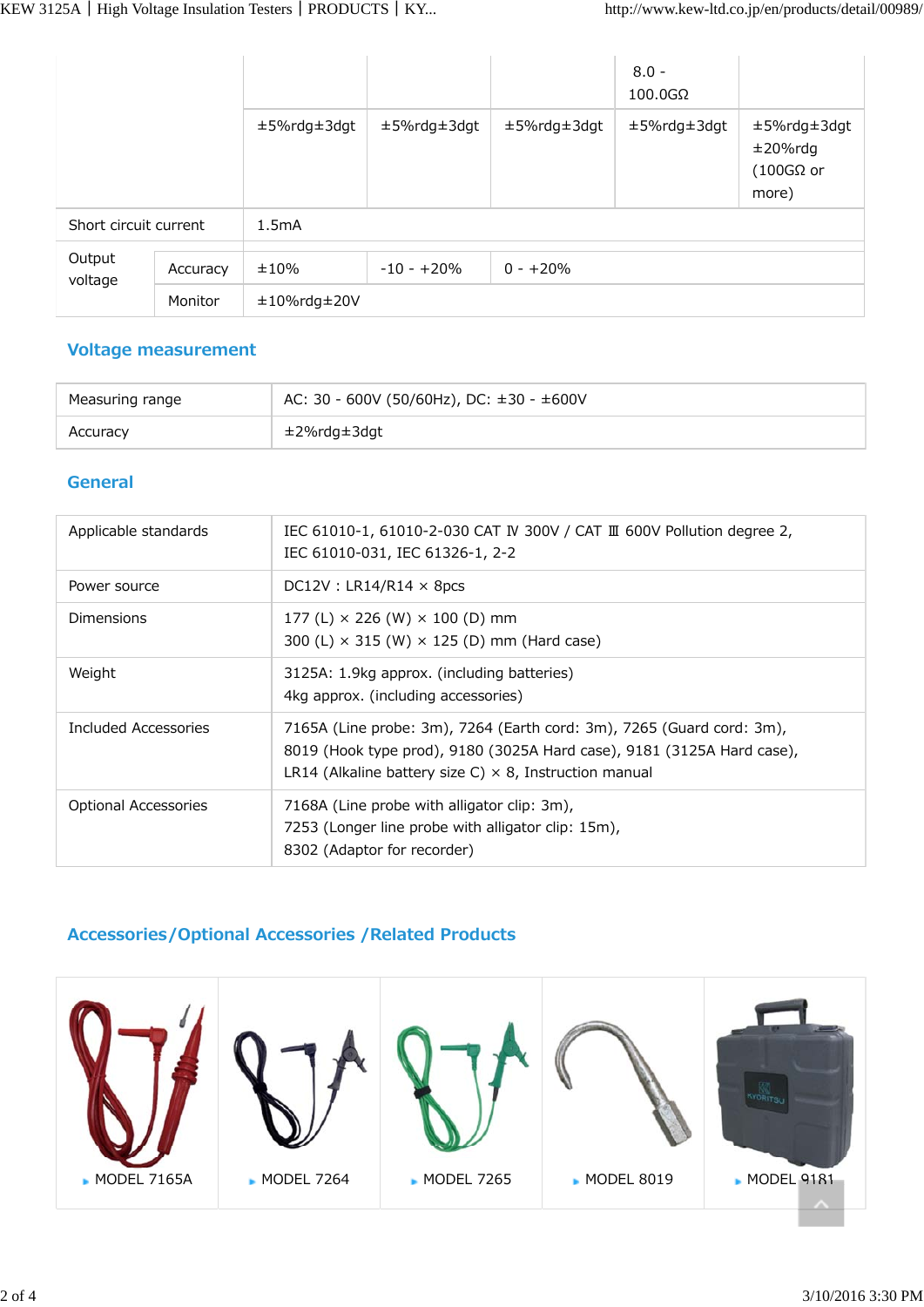

| <b>Product Catalogue</b> | Instruction Manual | Selection Guide |
|--------------------------|--------------------|-----------------|
|                          |                    |                 |

#### **Product Catalogue**

KEW3025A/3125A Product Catalogue (1.97 MB)

**M** Contact



HOME | Sitemap | Contact Us | Privacy Policy | Terms of Use

| <b>PRODUCTS</b>           |               | <b>CUSTOMER SUPPORT</b> | <b>DOWNLOAD</b>        |
|---------------------------|---------------|-------------------------|------------------------|
| Multimeters               | Clamp Meters  | Applications            | Software               |
| <b>Insulation Testers</b> | Earth Testers | General & Technical FAQ | Product C <sub>i</sub> |